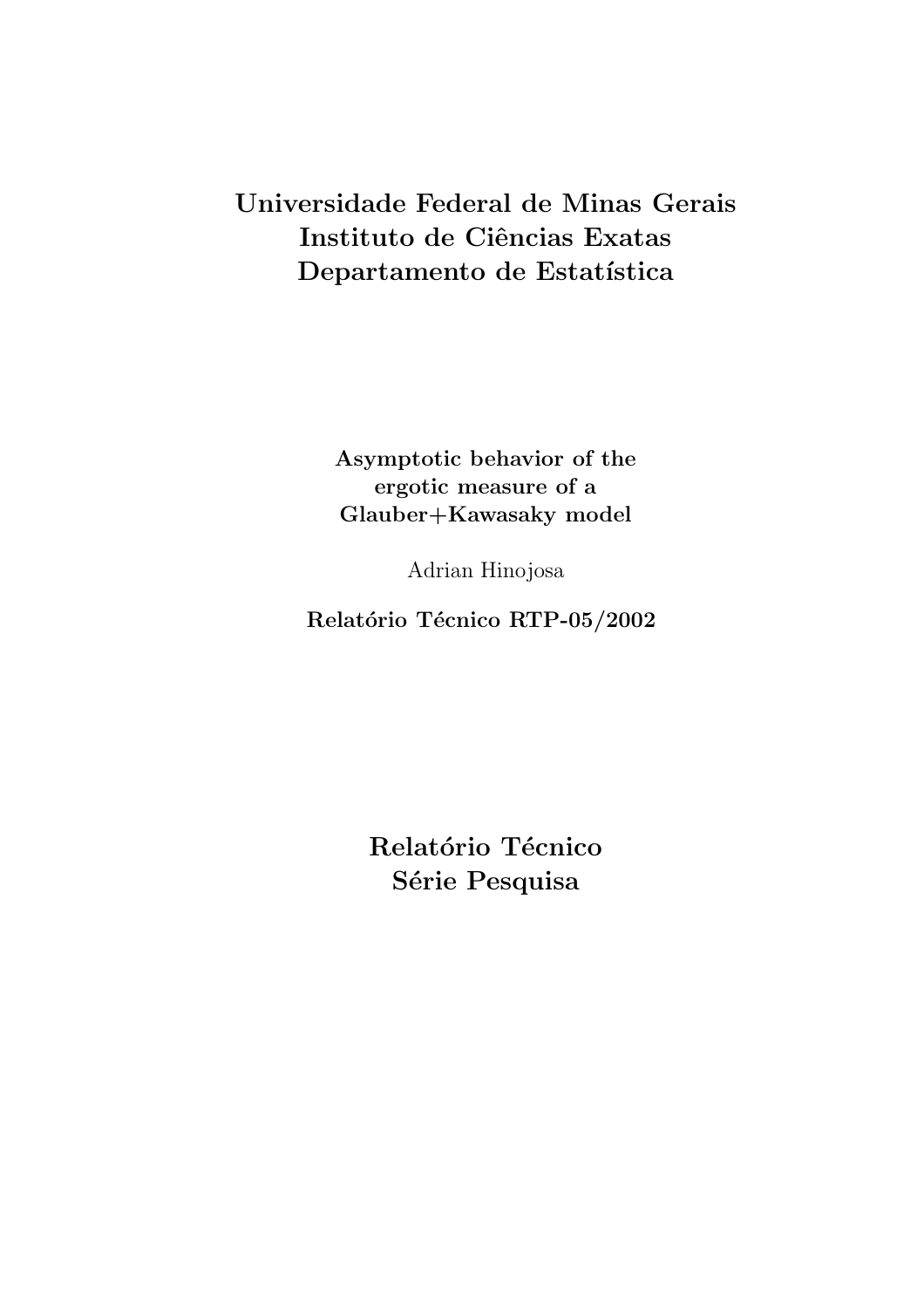## Asymptotic behavior of the ergodic measure of a Glauber+Kawasaky model<sup>∗</sup>

Adrian Hinojosa † Departamento de Estatística. Universidade Federal de Minas Gerais. Belo Horizonte, Brazil.

December 18, 2002

#### Abstract

We consider a interacting particle system, the Glauber +Kawasaki model. This model is the result of the combination of a fast stirring, the Kawasaki part, and a spin flip process, the Glauber part. This process has a Reaction-Diffusion equation as hydrodynamic limit, as is proven in [DFL]. The ergodicity of these dynamics in the presence of a metastable state (double well potential) was proven in [BPSV2]. In this article we prove that, in the limit, the expected value of each spin converges to the global minimizer of the potential. Also we prove decay of correlations of the ergodic measure.

## 1 Introduction

The main goal of this work is the discussion of a problem involving the long time behaviour for a class of interacting particle systems related to reaction diffusion equations.

The class of interacting particle systems which we study here has been proposed by De Masi, Ferrari and Lebowitz in 1986, as alternative models for reaction-diffusion systems. They are obtained as interacting particle systems on  $\{-1,+1\}^{\mathbb{Z}^d}$ , from the superposition of a Glauber type dynamics (spin flip, corresponding to reactive part) and a stirring one (also called Kawasaki dynamics at infinite temperature), corresponding to the diffusive part, and which is speeded by a factor, say  $\epsilon^{-2}$ . The kinetic limit which here corresponds to the hydrodynamical one involves the simultaneous change of space scaling in the diffusive limit for the stirring, to provide the macro scale (macro=  $\epsilon$  micro). Under such limit, the macroscopic description is verified, being given by a reaction diffusion equation of the form

$$
\partial_t m = \Delta m + F(m) \tag{1}
$$

where  $m(r,t) \in \mathbb{R}$  represents magnetization or density, the force term  $F(\cdot)$  being determined by the Glauber rates. For example, given any polynomial  $F(\cdot)$  we may choose

<sup>∗</sup>Key words: Markov process, Reaction-Diffusion equations, ergodic measures

<sup>†</sup>This work was done at Instituto de Matem´atica Pura e Aplicada. Rio de Janeiro, Brazil,and was partially supported by CNPq.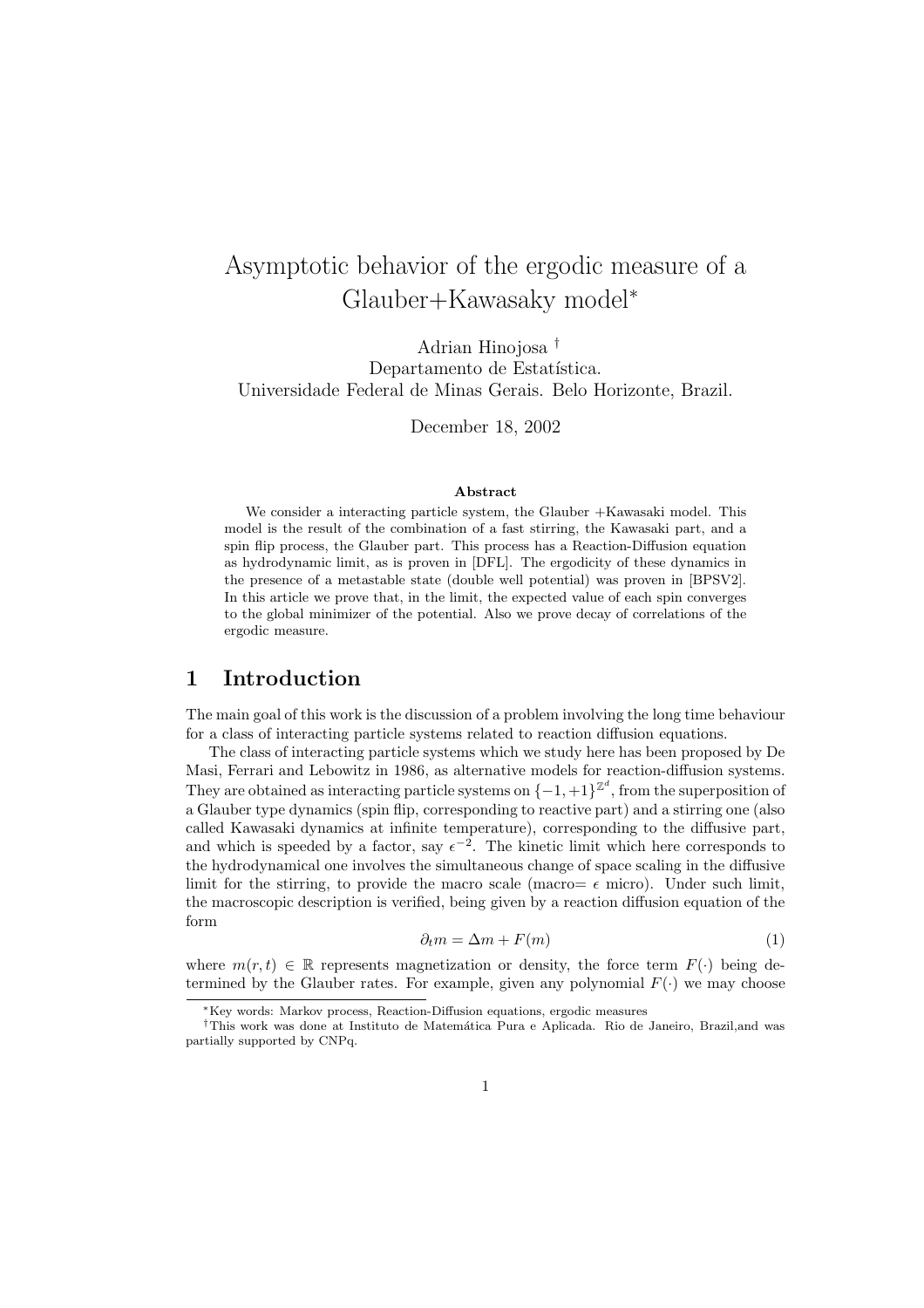finite range spin flip rates which lead to the above equation (of course there are inumerous choices, though the behaviour should be similar). That is, the empirical magnetization, or the density of particles in small boxes, converges in probability to the solution of the reaction diffusion equation. Indeed one knows more: strong forms of propagation of chaos (i.e. asymptotic independence of different spins) have been proven, initially in De Masi et al.(86), [DFL], and later in sharper forms by several authors, see A.De Masi, E.Presutti (91) [DP]. At the level of propagation of chaos, more general systems, with  $m(r, t)$  taking values in  $\mathbb{R}^k$  are treated just in the same way, though we restrict to the case  $k = 1$  and so there is no loss in assuming  $F(m) = -V'(m)$  in the above equation.

In spite of the validity of propagation of chaos, which corresponds to the infinite temperature situation, for any fixed value of the scale parameter  $\epsilon$  the product measures are not (except for trivial cases) invariant for the system. This is clear due to the presence of a spin flip dynamics which corresponds to a non-product Gibbs measure, at finite temperature. Thus, the problem of looking at what happens at times which tend to infinity as  $\epsilon \to 0$ , or even for fixed, but arbitrarily small positive values of  $\epsilon$  is an important one. These questions could be roughly stated as: what happens beyond the "hydrodynamical scaling"? To these set belong problems of clear importance in the description of nonequilibrium behaviour such as phase separations. The simpler way is to consider  $V(\cdot)$  as a double well and to ask about the escape from the unstable homogeneous fixed point of the reaction-diffusion equation, i.e., the local maximun in  $V(\cdot)$ . Physically it corresponds to the situation of a gas which from a high temperature is suddenly cooled below the critical one, so that it becomes unstable, with the formation of liquid droplets having the coexistence of regions of vapor and others of liquid, a state which does not correspond to a pure phase, but is a mixture of such. There are several works in this direction, describing to a certain extend the onset of phase separation in this class of models, i.e. when does it escape from the homogeneous unstable point, how are the incipient clusters corresponding to  $m_+$  and  $m_-$  after the escape, and how do they evolve. (See e.g. Calderoni et al. (89) [C], Schonmann (98) [Sch])

Going further, one is naturally lead to a full multi-scale behaviour, and the complete description gets quite hard. But, going to the other extremal situation, when  $\epsilon > 0$ is fixed and time tends to infinity, one is lead to investigate the ergodic behaviour of such systems. We refer to Liggett,(2000), [L2] for a discution of this. For a class of rates leading to a single well potential, the ergodicity for any  $d \geq 1$ , has been proven by Brassesco et. al. (2000) [BPSV1]. The same authors also proved ergodicity in the case of a double well potential provided  $V(\cdot)$  which has a unique minimizer, cf. Brassesco et. al. (2000) [BPSV2]. We also refer to the article of Durrett and Newhauser (94) [DN], where a large classes of spin flip rates were considered, with the characteristic of having a trapping configuration (e.g. the contact process). In such case phase transition might occur, for the same reason which leads to the existence of an invariant measure with magnetization different from the trapping configuration, i.e. is related to the minimizer of the potential. Also for a finite configurations space the system has a metastable behavior and the asymptotic of the exit time from a neighborhood of the metastable state is analyzed in [H].

In this work, we complete the features related to the unique invariant measure of the process, in the double well potential case. First, we prove that in the limit as  $\epsilon$  goes to zero the espected value of a coordinate is  $m_{+}$ , the global minima of the potential. For this we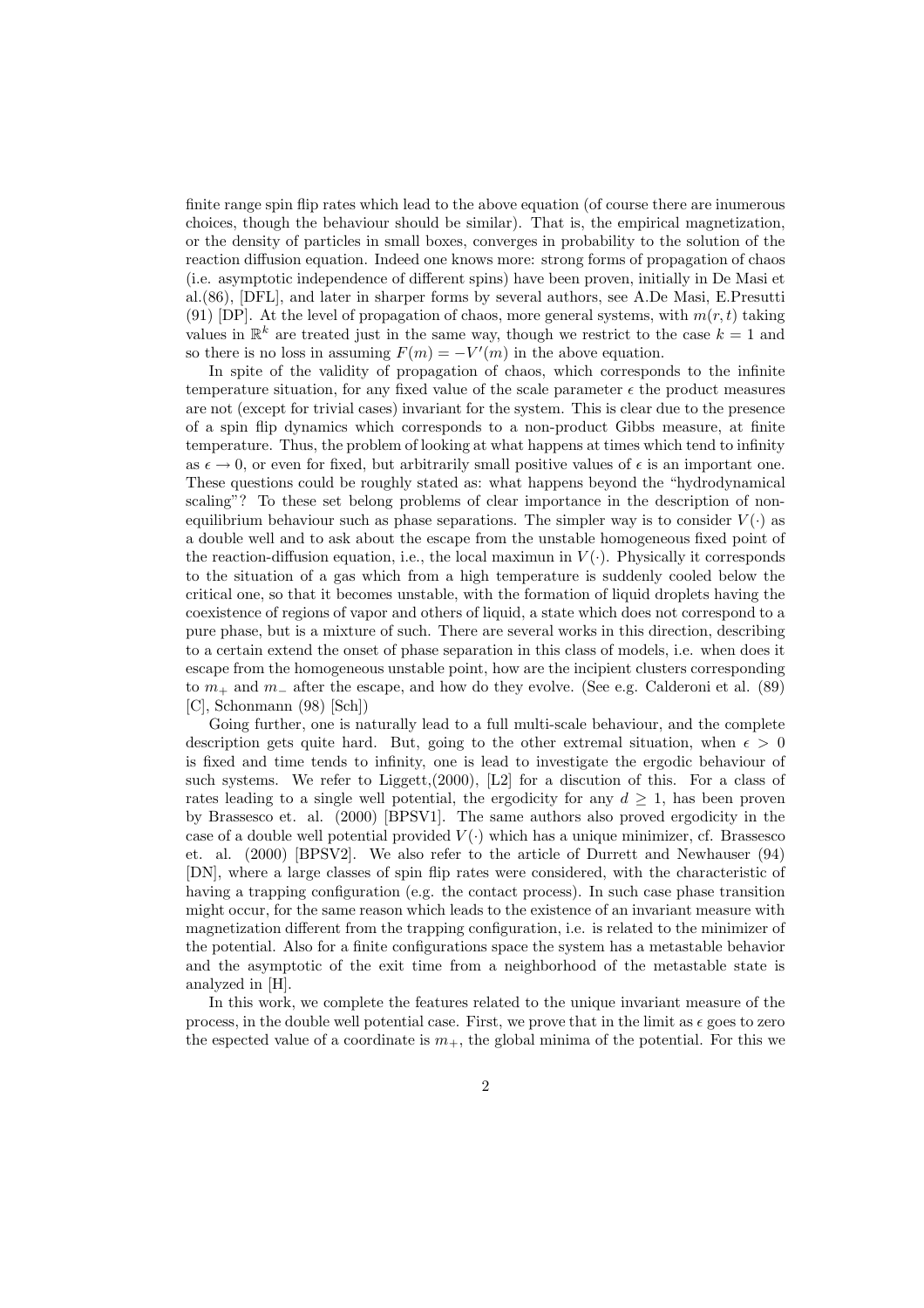complete the percolation argument in the proof of ergodicity in Brassesco et. al. [BPSV2], from which follows easely the result. As a consequence of the exponential convergence to the invariant measure as proven in Brassesco et. al. [BPSV2], and a clasical result of Liggett, we get the exponential decay of correlations of two spins. The obtained lower bound for the decay depends only on the distance between the coordinates times a factor  $\epsilon^2.$ 

### 2 Definitions and results

We consider, for each  $\epsilon > 0$ , a Markov process  $\{\sigma_t^{(\epsilon)}\}_{t\geq 0}, \sigma_t^{(\epsilon)} \in \Omega = \{-1,1\}^{\mathbb{Z}}$ , where we let  $\mathbb Z$  be the set of integers. The generator of the process (Glauber+Kawasaki process) is:

$$
L_{\mu}^{(\epsilon)} = \epsilon^{-2} L_0 + L_{\mu},\tag{2}
$$

where  $\epsilon^{-2}L_0$  is the accelerated stirring process defined by:

$$
L_0 f(\sigma) = \sum_{\substack{|x - y| = 1, \\ x, y \in \mathbb{Z}^d}} [f(\sigma^{x,y}) - f(\sigma)],
$$
\n(3)

where f is a cilindric function and  $\sigma \in \Omega$ . Now, we take  $\mu > 0$ , and  $\gamma \in (\frac{1}{\sigma})$ 

$$
\frac{1}{2}\sigma(x),\tag{5}
$$

and  $c_0(x, \sigma)$ , the intensity when  $\mu = 0$  is:

$$
c_0(x,\sigma) = \frac{1}{d} \sum_{i=1}^d \{1 - \gamma \sigma(x) [\sigma(x - e_i) + \sigma(x + e_i)] + \gamma^2 \sigma(x - e_i) \sigma(x + e_i) \}, \quad (6)
$$

where  $e_i$  is the i-th coordinate unit vector. We restrict  $\mu$  to  $0 < \mu < 2(1-\gamma)^2$  for  $c_{\mu}(x,\sigma)$ be positive.

For each  $\epsilon > 0$ ,  $\{\sigma_t^{(\epsilon)}\}_{t \geq 0}$  is a Markov process. We abreviate  $\sigma_t = \sigma_t^{(\epsilon)} \in \Omega$ . If  $\nu$  is a probability on  $\Omega$  (resp. a single configuration  $\sigma$ ), we will denote by  $E_{\nu}^{(\epsilon)}$ , (resp. by  $E_{\sigma}^{(\epsilon)}$ ) the expectation of the above process starting with law  $\nu$  (resp. from the configuration σ). Also from [DFL] we have that, as  $\epsilon \to 0$  the process converges to the solution of the reaction-diffusion equation:

$$
\frac{\partial m}{\partial t} = \Delta m - V'_{\mu}(m). \tag{7}
$$

where :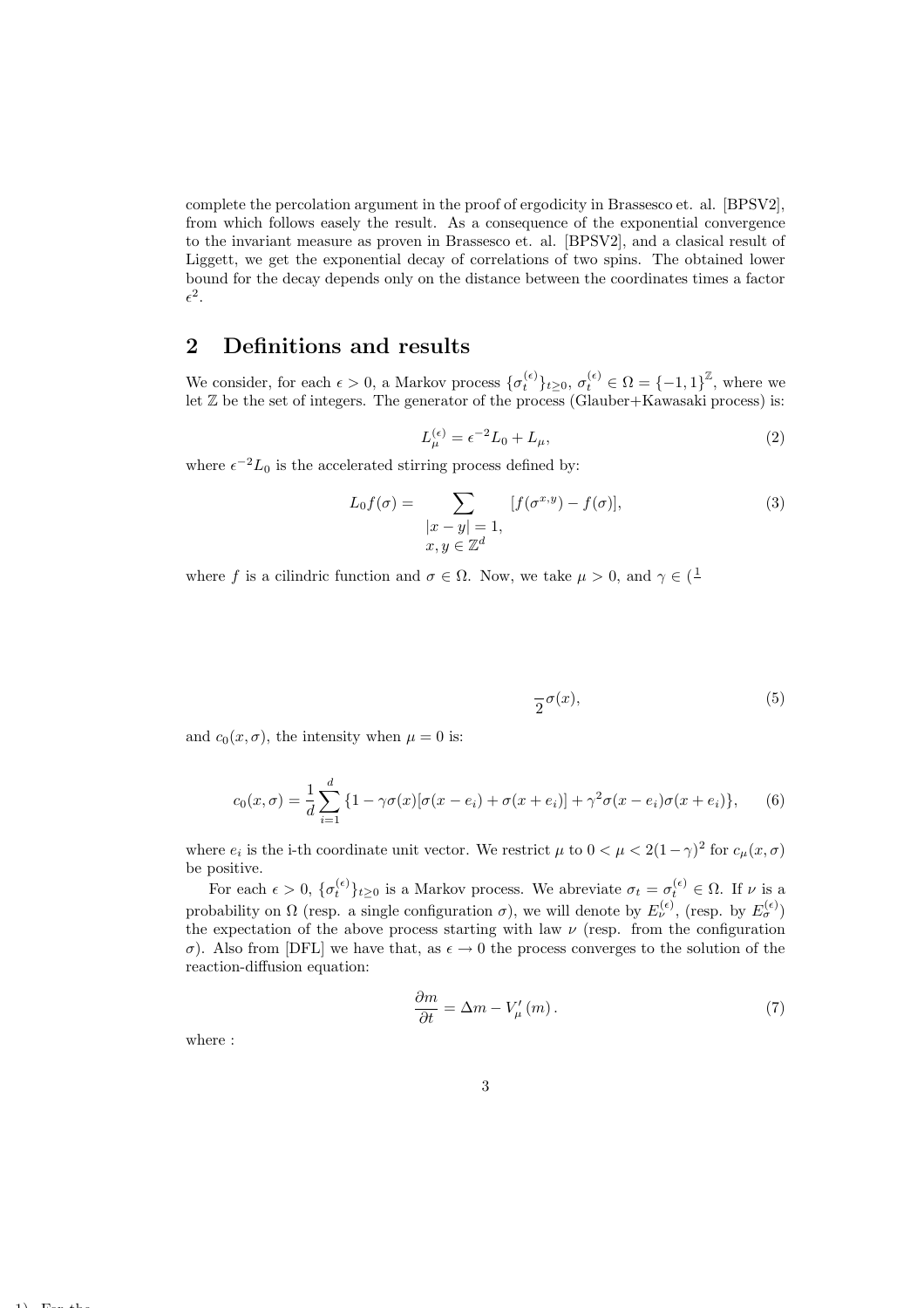$$
-V'_{\mu} = \mathbb{E}_{\nu_m}(-2\sigma(0) c_{\mu}(0, \sigma)) = -\alpha m - \beta m^3 + \mu,
$$
\n(8)

 $\nu_m$  denoting the Bernoulli measure on  $\Omega$ , with average m and

$$
\alpha = 2(1 - 2\gamma), \beta = 2\gamma^2. \tag{9}
$$

The polynomial  $V'_\mu$  is the derivative of the double well potential  $V_\mu$ . In [BPSV2], it was proved that for  $\epsilon$  small enough the process is ergodic:

**Theorem 2.1** For any  $d \geq 1$ ,  $\gamma < 1$  and  $\mu > 0$ , there is a  $\epsilon_{\gamma,\mu} > 0$  so that for any  $\epsilon < \epsilon_{\gamma,\mu}$ , the generator  $L_{\mu}^{(\epsilon)}$  has a unique invariant measure  $\mu_{\epsilon}$ .

Observe that (8) is not ergodic (in the sense that it has two invariant solutions), indeed, if we call  $m_{\pm}$  the two points of local minimum of  $V_{\mu}$ , the states  $m_{\pm}(r) = m_{\pm}$  are stationary solutions of (8), locally stable. Also we have  $V_\mu(m_+) < V_\mu(m_-)$ .

The main part in the proof of the last theorem is to study the discrepancies  $\sigma_t^+ - \sigma_t^$ between the configurations starting from 1 (ie. with all the spins equal to 1) and −1 (resp. equal to -1). Using the graphical construction (see Appendix), we have that  $\sigma_t^+ \geq \sigma_t^-$ , since the process is attractive. The authors prove that for  $\epsilon$  small enough there exists  $c(\epsilon)$ and  $\lambda > 0$  such that:

$$
\mathbb{E}_{1,-1}^{(\epsilon)}\left(\sigma^+(0,t)-\sigma^-(0,t)\right) \le c(\epsilon)e^{-\lambda t}.\tag{10}
$$

Recall that the process  $\sigma_t^{(\epsilon)}$  converges, as  $\epsilon$  goes to zero, to the reaction-diffusion equation (8), and that this equation has two invariant solutions, $m_-, m_+$ . The last constant,  $c(\epsilon)$ , is not optimal, it depends on  $\epsilon$ , and is related to the tunneling event to pass from configurations with magnetization in the basin of  $m_$  to the configurations in the other one,  $m_{+}$ .

Regarding this, we can ask about the behavior of  $\mu_{\epsilon}$  as  $\epsilon$  goes to zero. We prove that:

**Theorem 2.2** For  $\mu_{\epsilon}$  the invariant measure for the process  $\sigma_t^{(\epsilon)}$  we have that:

$$
\lim_{\epsilon \to 0} \mu_{\epsilon}(\sigma(0)) = m_+.\tag{11}
$$

We are also interested in studying the decay of correlations of the invariant measure  $\mu_{\epsilon}$ . Concernig this we prove that:

**Theorem 2.3** For  $\epsilon$  small enough, and for all  $x \in \mathbb{Z}^d$  it holds:

$$
|\mu_{\epsilon}(\sigma(0)\sigma(x)) - \mu_{\epsilon}(\sigma(0))\mu_{\epsilon}(\sigma(x))| \le c(\epsilon)e^{-c\epsilon^2|x|}.
$$
 (12)

#### 2.1 Proof of Theorem 2.2

We need to prove that:

**Lemma 2.1**  $\limsup_{\epsilon \to 0} \mu_{\epsilon}(\sigma(0)) \leq m_+$ ;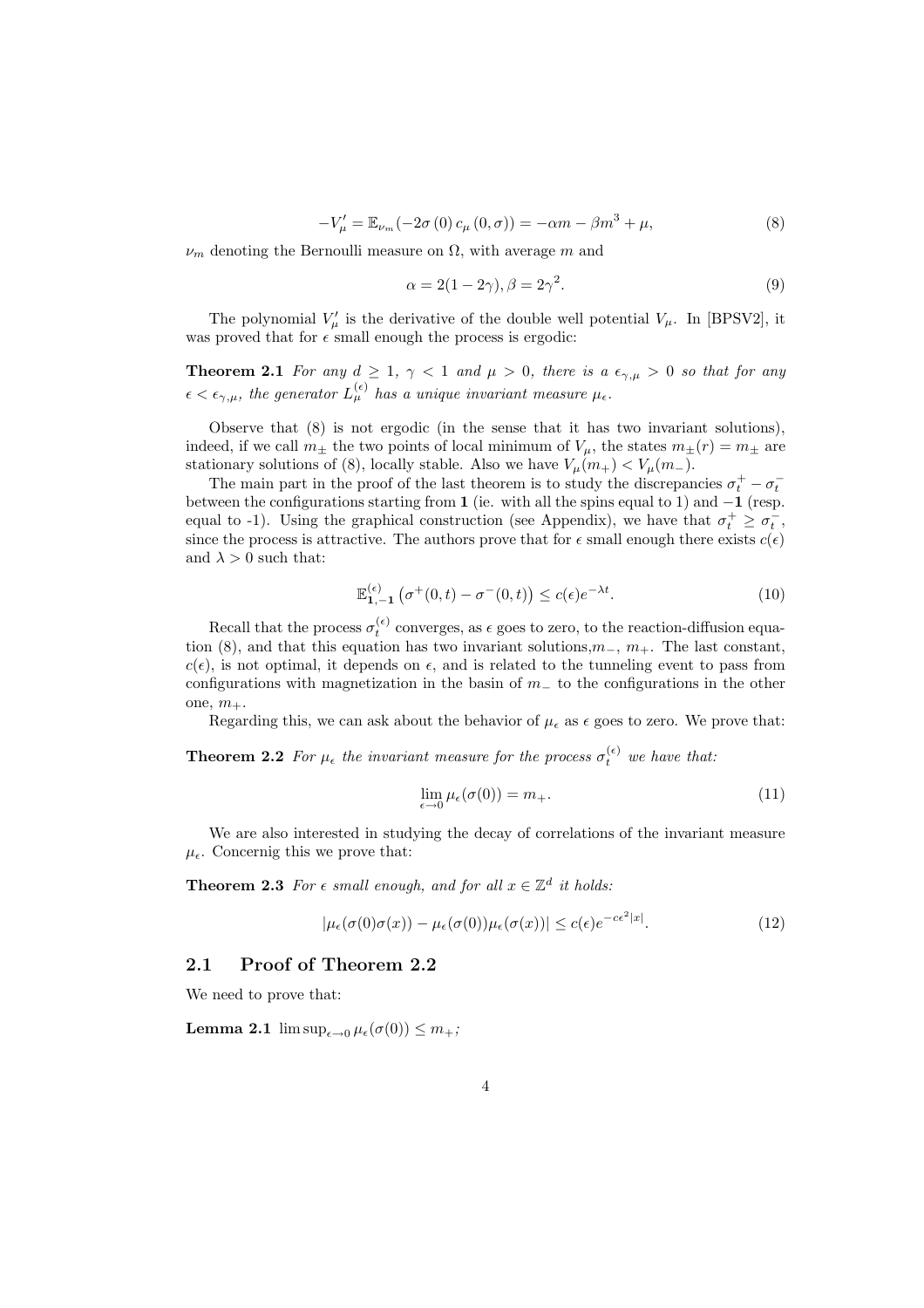**Lemma 2.2** lim inf $_{\epsilon \to 0} \mu_{\epsilon}(\sigma(0)) \geq m_+$ .

The first Lemma is easy to prove. Fix  $\epsilon > 0$  small enough. Since  $\mu_{\epsilon}$  is ergodic:  $\mathbb{E}_{\mathbf{1}}^{(\epsilon)}(\sigma_t(0)) \to \mu_\epsilon(\sigma(0))$  (resp.  $\mathbb{E}_{\mathbf{-1}}^{(\epsilon)}(\sigma_t(0)) \to \mu_\epsilon(\sigma(0))$ ), as  $t \to \infty$ .

So that, using the atractiveness and the time invariance of  $\mu_{\epsilon}$  we have that, for all  $t > 0$ :

$$
\mathbb{E}_{-1}^{(\epsilon)}(\sigma_t(0)) \leq \mu_{\epsilon}(\sigma(0)) \leq \mathbb{E}_{1}^{(\epsilon)}(\sigma_t(0)).
$$

Let  $\delta > 0$ , using the proximity of the process to the solution of the reaction -difussion equation, for each t; and also the proximity of the solution which starts on 1, to  $m_+$  for t large enough, then there exists  $t_0(\epsilon, \delta)$ , such that for all  $t \ge t_0$ :

$$
|\mathbb{E}_{\mathbf{1}}^{(\epsilon)}(\sigma_t(0)) - m_+| \le \delta,
$$

then:

$$
\mu_{\epsilon}(\sigma(0)) \leq \mathbb{E}_{1}^{(\epsilon)}(\sigma_{t}(0))
$$
  

$$
\leq \delta + m_{+}.
$$

Since  $\delta$  is arbitrary the Lemma 2.1 is proven.

#### Proof (Lemma 2.2)

Let  $\Delta(n)$  the cube centered at zero in  $\mathbb{Z}^d$  with side n, let  $|\Delta(n)|$  be the number of sites  $x \in \mathbb{Z}^d$  which are contained in  $\Delta(n)$ . Define the magnetization:

$$
M_n(\sigma, t) := \frac{1}{|\Delta(n)|} \sum_{x \in \Delta(n)} \sigma_t(x).
$$

If this average is over a cube centered at x, then we write  $M_n^x(\sigma, t)$ , (when is clear from the context we omit the superscript  $x$ ).

As before, fix  $\epsilon > 0$  small enough. Since the process is translation invariant and  $\mathbb{E}_{-1}^{(\epsilon)}(\sigma_t(0)) \leq \mu_{\epsilon}(\sigma(0))$  we have that:

$$
\mathbb{E}_{-1}^{(\epsilon)}(M_n(\sigma, t) - m_+) + m_+ \le \mu_\epsilon(\sigma(0)).\tag{13}
$$

For  $\xi > 0$  observe that:

$$
\mathbb{E}_{-1}^{(\epsilon)}(M_n(\sigma, t) - m_+) \geq \mathbb{E}_{-1}^{(\epsilon)}[(M_n(\sigma, t) - m_+) \mathbf{1}_{\{(M_n(\sigma, t) - m_+) < -\xi\}}] \n- \xi P_{-1}^{(\epsilon)}[(M_n(\sigma, t) - m_+) > -\xi] \n\geq (-1 - m_+) P_{-1}^{(\epsilon)}[(M_n(\sigma, t) - m_+) < -\xi] - \xi \n\geq (-1 - m_+) P_{-1}^{(\epsilon)}[|M_n(\sigma, t) - m_+| > \xi] - \xi.
$$
\n(14)

So it suffices to obtain an upper bound for the probability in the last inequality, which goes to zero as  $\epsilon$  tends to zero. This is the content of the next proposition.

and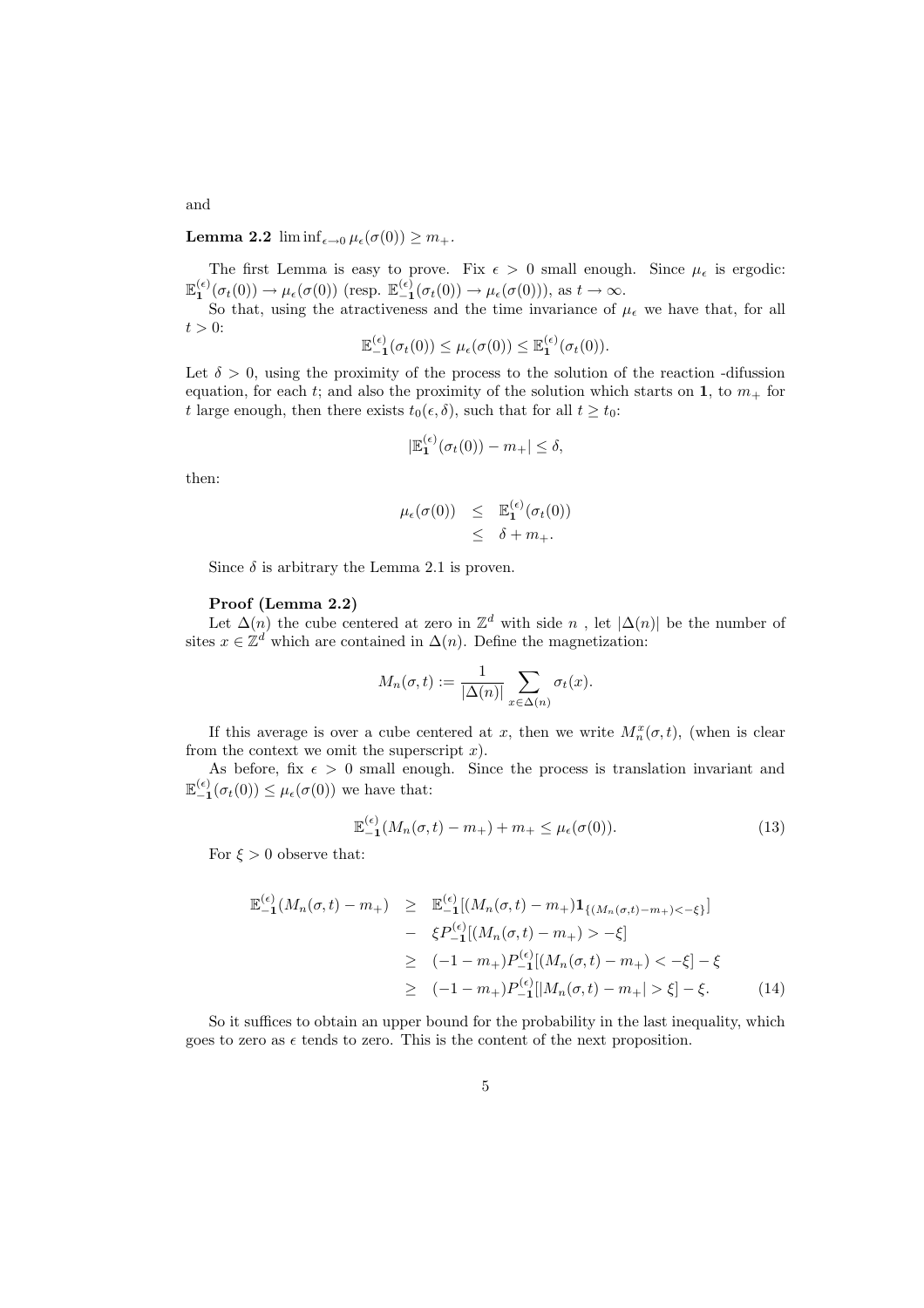We modify the oriented percolation argument in the proof of Proposition 5.1 of [BPSV2], to get the upper bound that we mentioned before, and complete the proof of the former proposition . First we present some definitions.

Let  $\mathcal{D}^{(\ell_i)}$ ,  $i = 1, 2$  denote two partitions of  $\mathbb{Z}^d$  into cubes  $\Delta(\ell_i)$ , where:

$$
\ell_1 \approx \epsilon^{-1/10}, \quad \ell_2 \approx \epsilon^{-1} |\log \epsilon|. \tag{15}
$$

We will suppose that each cube  $\Delta(\ell_2)$  is the union of cubes  $\Delta(\ell_1)$  so that  $\mathcal{D}^{(\ell_1)}$  is finer than  $\mathcal{D}^{(\ell_2)}$ . For each  $x \in \mathbb{Z}^d$  we define:

$$
\eta_{\xi}(x,t) = \begin{cases} 1 & \text{if } |M^x_{(\ell_1)}(\sigma, t) - m_+| < \xi; \\ 0 & \text{otherwise.} \end{cases}
$$

The pair  $(i, k)$  of  $\mathbb{Z}^d \times \mathbb{N}$  will represent the cube  $\Delta_i(\ell_2)$ , element of the partition  $\mathcal{D}^{(\ell_2)}$ , which contains  $i\ell_2$  and the time  $kT|\log \epsilon|$ , where T will be apropiately chosen. Finally define the variable  $\chi(i, k)$  with values G (G for good) and B (B for bad) as:

$$
\chi(i,k) = \begin{cases} G & \text{if } \eta_{\xi}^{\pm}(x,kT|\log\epsilon|) = 1, \quad \forall x \in \Delta_i(\ell_2); \\ B & \text{otherwise.} \end{cases}
$$

Where the  $\pm$  in  $\eta_{\xi}^{\pm}(x,t)$  means that we begin, in the graphical construction, with the initial configurations  $\hat{1}$  and  $-1$ . Then calling:

$$
p_{\epsilon}(k) = P_{1,-1}^{(\epsilon)}(\chi(i,k) = B). \tag{16}
$$

We have that:

**Proposition 2.1** For  $\epsilon$  small enough there exists  $c(\epsilon) > 0$  and  $a > 0$  such that, for all  $k \geq 1$ :

$$
p_{\epsilon}(k) \le c(\epsilon)\epsilon^{ak}.\tag{17}
$$

In Proposition 5.1 of [BPSV2], the authors prove that  $P_{1,-1}^{(\epsilon)}(\chi(i,k) = D) \leq c(\epsilon)\epsilon^{ak}$ , where  $\chi(i,k) = D$  means that there is a discrepancie at the *i*-cube at time  $kT|\log \epsilon|$ , we follow the proof and make the apropiate changes to our case. Using this proposition we can conclude Lemma 2.2. By (14):

 $\sim$ 

$$
\mu_{\epsilon}(\sigma(0)) \ge -2P_{-1}^{(\epsilon)}[|M_n(\sigma, t) - m_+| > \xi] - \xi + m_+ \ge -2p_{\epsilon}(k) - \xi + m_+ \ge -2(c(\epsilon)\epsilon^{ak}) - \xi + m_+.
$$
\n(18)

As  $k$  goes to infinity we get:

$$
\mu_{\epsilon}(\sigma(0)) \ge m_{+} - \xi,\tag{19}
$$

so the Lemma 2.2 is proved.

#### Proof (Proposition 2.1)

First we quote the Proposition 2.1 from [BPSV2]: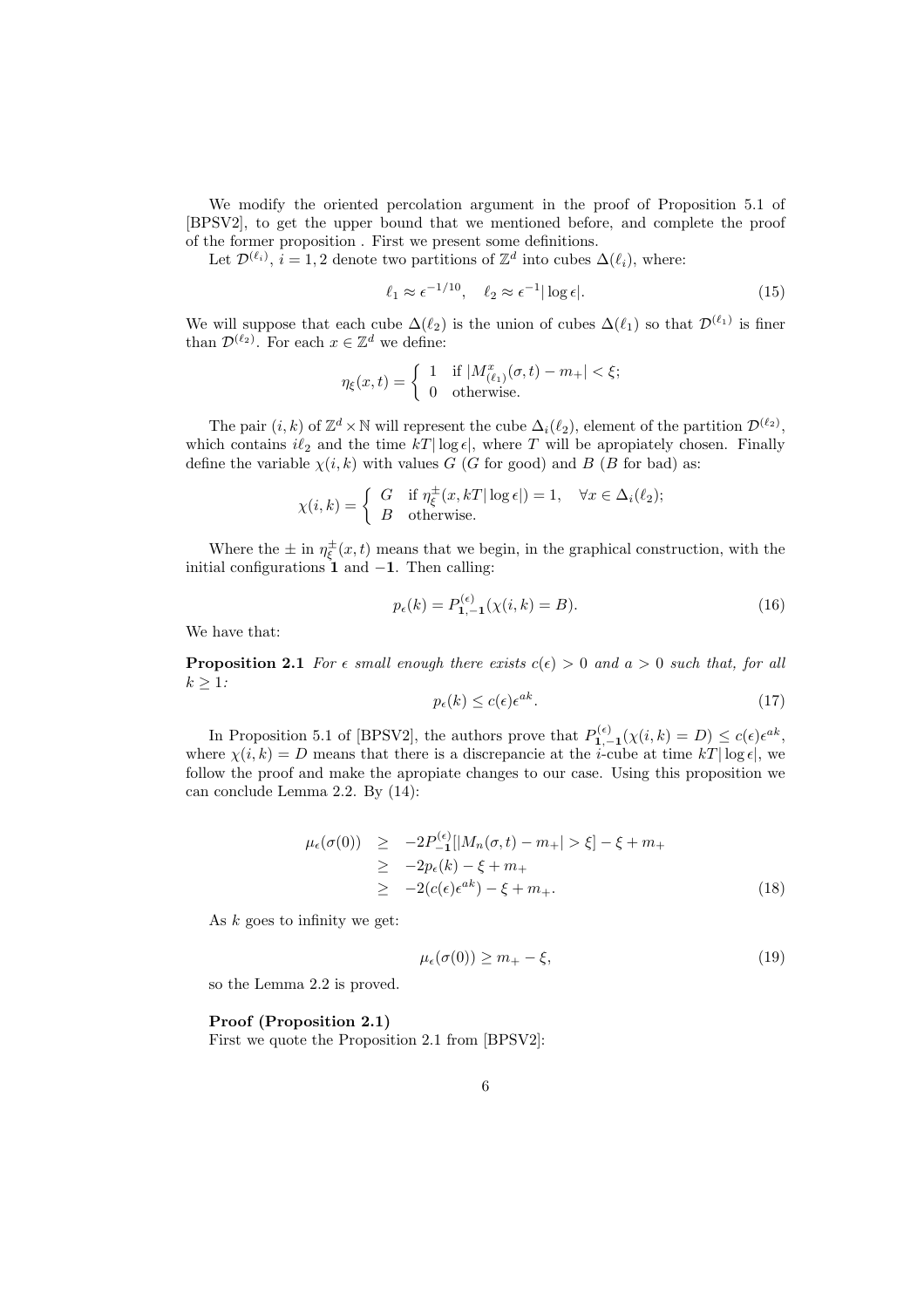**Proposition 2.2** For any  $\xi > 0$  small enough there exists  $T_0 > 0$  such that given  $T \geq T_0$ ,  $n \geq 1$  we can find constants  $c_n > 0$  such that the following holds. Let  $\xi > 0$ ,  $\sigma$  such that  $\eta_{\xi}(x,0) = 1$  for all  $x \in \Delta(\ell_2)$ . Then:

$$
P_{\sigma}^{(\epsilon)}\left(\eta_{\xi}(x,t) = 1, \quad \text{ for all } x \in \Delta(3\ell_2)\right) \ge 1 - c_n \epsilon^n. \tag{20}
$$

Next we fix  $n \geq d+2$ ,  $\xi$  small enough and T as in the last proposition. We say that  $(i, k)$  is connected with  $(j, k + 1)$ , in sinmbols  $(i, k) \rightarrow (j, k + 1)$ , if either  $i = j$  or  $\Delta_i(\ell_2)$ and  $\Delta_j(\ell_2)$  are contiguous. This are the only (oriented) conections in  $\mathbb{Z}^d \times \mathbb{N}$ . We say that the site  $(i, k)$  is bad if  $\chi(i, k) = B$ .

Given  $(i, k), k \geq 2$ , we call  $\mathcal{C}_{(i,k)}$  the bad cluster connected (from below) to  $(i, k)$  as the set:

$$
\{(j,h): 1 \le h \le k, j \in \mathbb{Z}^d \text{ there exists a path from } (i,k) \text{ to } (j,h) \text{ made of bad sites}\}.
$$
\n(21)

Note that for all  $(i, k) \in \mathcal{C}_{(i,k)}$  we have  $\chi(i, k) = B$ . Also if  $\mathcal{C}_{(i,k)} = \emptyset$  for  $k \geq 2$  then  $\chi(j, k - 1) = G$  for  $j = i$  and for all j such that  $\Delta_i(\ell_2)$  and  $\Delta_j(\ell_2)$  are contiguous.

If  $\mathcal{C}_{(i,k)} \cap (\mathbb{Z}^d \times \{1\}) = \emptyset$ , we set  $\tau(i,k)$  the largest time  $1 \leq k \leq k$  such that for all j,  $(j, h) \notin \mathcal{C}_{(i,k)}$ . In particular  $\chi(j, h) = G$  for all  $(j, h)$  connected to  $\mathcal{C}_{(i,k)}$ . If  $\mathcal{C}_{(i,k)} \cap (\mathbb{Z}^d \times 1) \neq$  $\emptyset$ , set  $\tau(i,k) = 0$ .

We can decompose  $\{\chi(i,k)=B\}$ , for  $k \geq 2$  as:

$$
\bigcup_{1 \leq h \leq k} \bigcup_{C(i,k)} \{ \chi(i,k) = B, \tau(i,k) = h, C_{(i,k)} = C_{(i,k)} \} \quad \bigcup \{ \chi(i,k) = B, \tau(i,k) = 0 \}. \tag{22}
$$

Let us condition the process from 0 up to time  $hT|\log \epsilon|$ , and call  $P_h^{(\epsilon)}$  $h^{(\epsilon)}$  this conditional law. Then:

$$
p_{\epsilon}(k) \leq \sum_{1 \leq h \leq k} \sum_{C_{(i,k)}} P^{(\epsilon)} P_h^{(\epsilon)}(\{\chi(i,k) = B, \tau(i,k) = h, C_{(i,k)} = C_{(i,k)}\}) + P^{(\epsilon)}(\tau(i,k) = 0).
$$
\n(23)

If  $\mathcal{C}_{(i,k)} = \emptyset$  then  $\tau(i,k) = k-1$  so that:

$$
\{\chi(i,k) = B, \mathcal{C}_{(i,k)} = \emptyset\} \subseteq \{\chi(i,k-1) = G, \chi(i,k) = B\}.
$$
\n(24)

We estimate the probability of the right hand side, by Proposition 2.2: for all  $n$  there exists  $c_n$  such that for all  $\epsilon > 0$  small enough it holds:

$$
P_{k-1}^{(\epsilon)}(\chi(i,k) = B, \mathcal{C}_{(i,k)} = \emptyset) \le c\epsilon^n.
$$
\n(25)

If  $\mathcal{C}_{(i,k)} = \mathcal{C}_{(i,k)} \neq \emptyset$ , let us fix  $\tau(i,k) = h, 1 \leq h \leq k-2$  and define the set:

$$
A = \{ (j, \tilde{k}) : h \le \tilde{k} \le k - 2, \chi(j, \tilde{k}) = G, \quad \exists \tilde{j} : (j, \tilde{k}) \longrightarrow (\tilde{j}, \tilde{k} + 1) \in C_{(i,k)} \}. \tag{26}
$$

Since  $\tau(i,k) = h$  the cardinality of A is at least  $q = 2d(k - h)$ .

To control the influence of the process outside of a ball we only need to control the "dual branching process":  $(Y_{t,s}^x)_{s\leq t}$  associated with the process in the graphical construction (see Appendix), this is the content of the next Proposition, proved in [BPSV2]. For  $r > 0$ call  $B_r$  the closed ball centered at 0 with radius r with the sup norm in  $\mathbb{R}^d$ , then: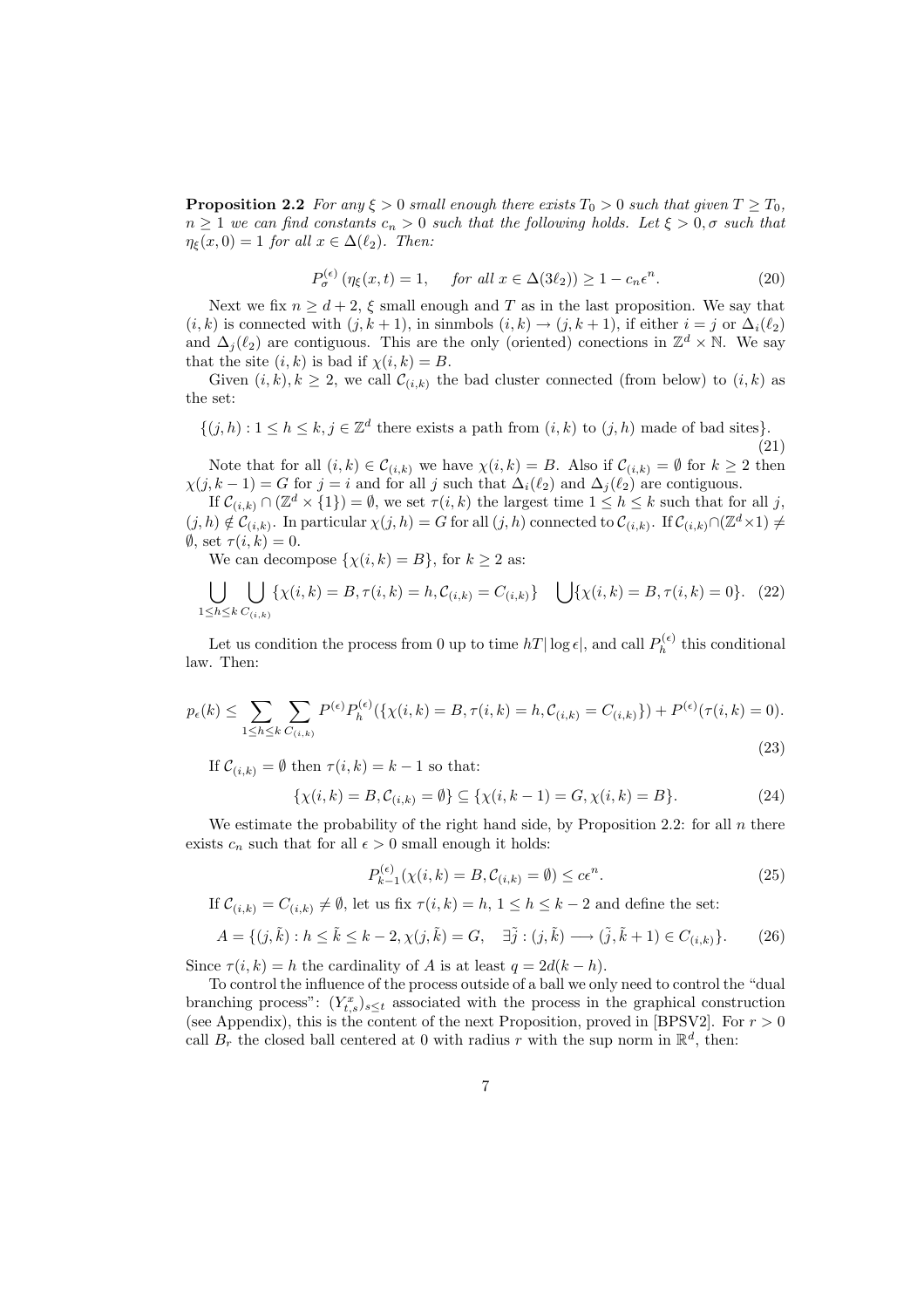**Proposition 2.3** There exists positive constants  $c_0$  and  $c^*$  such that for all  $\epsilon \leq 1$  and all  $t \geq |\log \epsilon|$  it holds:

$$
P^{(\epsilon)}(\{\exists \quad 0 \le s' < s'' \le t : Y_{s'',s'}^0 \not\subseteq B_{c_0 \epsilon^{-1} t}\}) \le c^* e^{-t}.
$$
 (27)

Now define:

$$
S_{k,h,r}^i \equiv \{ Y_{k}^{\Delta_i(\ell_2)} \Big|_{\log \epsilon, h} T |\log \epsilon| \nsubseteq \bigcup_{|j'-i| < r} \Delta_{j'}(\ell_2) \}. \tag{28}
$$

and observe that this event belongs to the  $\sigma$ -field generated by the marks in the time interval  $[hT] \log \epsilon |, kT| \log \epsilon |$ , which is conditionally independient of what happens before  $hT|\log \epsilon|$ . So that for  $r_0 = c_0(T \wedge (d+2))$ , and  $c_0$  as in proposition 2.3, we get

$$
P_h^{(\epsilon)}(S_{k,h,r}^i) \le \{ |\Delta_i(\ell_2)| c^* e^{-(r-1)|\log \epsilon|/c_0} \mathbf{1}_{(r-1)\ge (k-h)r_0} \} + \mathbf{1}_{(r-1) < (k-h)r_0}.
$$
 (29)

We may take a subset A' of A whose cardinality is not smaller than  $q/(4r_0)^d$  and such that any two elements  $(j, k')$  and  $(j', k')$  in A' have  $|j - j'| > 2r_0$ . We condition the process until time  $k'T|\log \epsilon|$ , where k' is the largest time for which  $(j, k')$  is in A' (for some j). Let us denote by  $(j'_1, k') \dots (j'_p, k')$  the points in A' with the given k' and by  $(j_1, k'+1) \dots (j_p, k'+1)$  the points in  $\hat{C}_{(i,k)}$  connected to the above ones in A'. Let  $\ell = 1 \dots p$  and

$$
V^{\ell,k',u} = \begin{cases} S^{j\ell}_{k'+1,k',r_0+1}, & \text{if } u = 1; \\ \{\chi(j'_\ell,k') = G, \chi(j_\ell,k'+1) = B\} \cap [S^{j\ell}_{k'+1,k',r_0+1}]^c, & \text{if } u = -1. \end{cases}
$$

We then have

$$
P_{k'}^{(\epsilon)}(\bigcap_{\ell=1}^p \{ \chi(j'_\ell,k') = G, \chi(j_\ell,k'+1) = B \}) \le \sum_{u_1,\dots,u_p} \prod_{\ell=1}^p P_{k'}^{(\epsilon)}(V^{\ell,k',u_\ell}).\tag{30}
$$

By Propositions 2.3 and 2.2 there is  $c > 0$  such that

$$
P_{k'}^{(\epsilon)}(V^{\ell,k',u_{\ell}}) \le c\epsilon^{(T\vee(d+2))-d-1} \le c\epsilon^p,\tag{31}
$$

and

$$
P_{k'}^{(\epsilon)}(\bigcap_{\ell=1}^p \{ \chi(j'_{\ell}, k') = G, \chi(j_{\ell}, k' + 1) = B \}) \leq [c\epsilon]^p \sum_{u_1, \dots, u_p} 1 \leq [2c\epsilon]^p. \tag{32}
$$

Iterating, we get

$$
P_h^{(\epsilon)}(\{\chi(i,k) = B, \tau(i,k) = h, C_{(i,k)} = C_{(i,k)}\}) \le [2c\epsilon]^{q/(4r_0)^d}.
$$
 (33)

So that in (23) we get:

$$
p_{\epsilon}(k) \le \sum_{h=1}^{k} c \epsilon^{\tilde{a}(k-h)} + P^{(\epsilon)}(\tau(i,k) = 0). \tag{34}
$$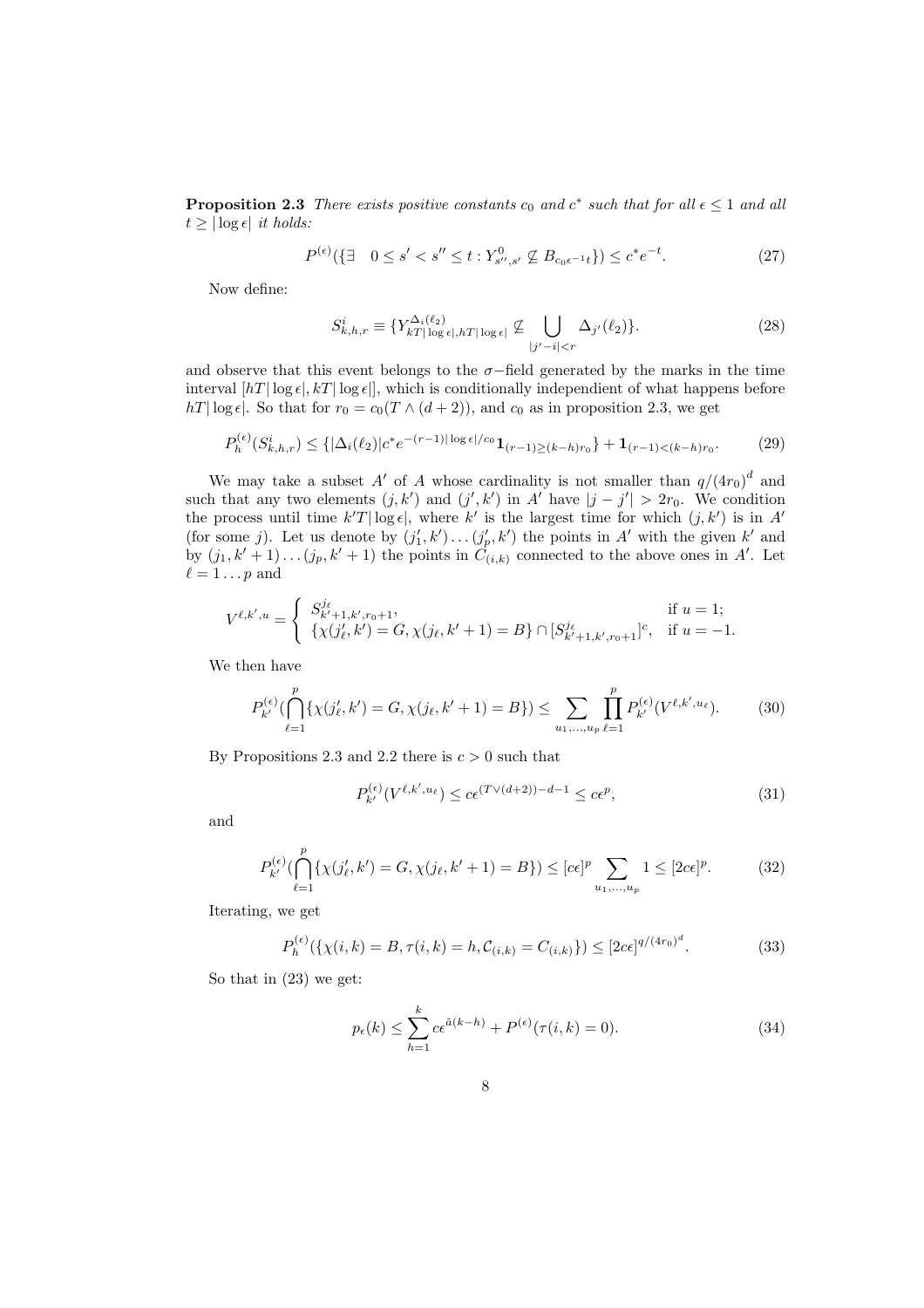The proof is then reduced to show that there exists an  $c > 0$  and  $g_{\epsilon} > 0$  such that for all  $k \geq 2$  it holds

$$
P^{(\epsilon)}(\tau(i,k) = 0) \le e^{-g_{\epsilon}k^{d+1}} + c\epsilon^{\tilde{a}k},\tag{35}
$$

and

$$
p_{\epsilon}(1) \le e^{-g_{\epsilon}}.\tag{36}
$$

Let  $k \geq 2$  and A as before. We distinguish two cases  $|A| \leq N_0$  and  $|A| > N_0$ , with  $N_0 = 2d(k/2)$ .

By (33):

$$
P^{(\epsilon)}(\{\tau(i,k)=0, |A|>N_0\}) \le [2c\epsilon]^{N_0/(4r_0)^d},\tag{37}
$$

which is bounded as the second term of r.h.s. of (35). By simple geometric considerations, there is  $a > 0$  such that

$$
\inf_{\tau(i,k)=0,|A|\leq N_0} |C_{(i,k)}| \geq ak^{d+1}.\tag{38}
$$

So we the proof of (35) is reduced to prove that:

$$
P^{(\epsilon)}(\{|A| \le N_0, |C_{(i,k)}| \ge ak^{d+1}\}) \le e^{-g_{\epsilon}k^{d+1}}.
$$
\n(39)

If  $|A| \leq N_0$  and  $|C_{(i,k)}| \geq ak^{d+1}$ , then there is  $a' > 0$  so that there are at least  $a'k^d$ connections  $(j, k') \to (j, k' + 1)$  in  $C_{(i,k)}$ . Let  $\mathcal E$  be an element in the space of marks (see section 5) with the following properties:

- i) There are no marks  $\mathcal{N}_{x,e_i}^{\epsilon}$  with either x or  $x + e_i$  in the cube  $\Delta(\ell_2)$  in the time interval  $[0, T | \log \epsilon]].$
- ii)  $\eta_{\xi}^{\pm}(x,T|\log\epsilon|) = 1$  for all x in the cube  $\Delta(\ell_2)$ .

To find  $P^{(\epsilon)}(\mathcal{E})$  note that:

$$
P^{(\epsilon)}(\{\forall x \in \Delta(\ell_2) \ \forall i = 1, ..., d: \ \mathcal{N}_{x,e_i}^{\epsilon} > T | \log \epsilon \})
$$
  
\n
$$
= [P^{(\epsilon)}(\{\mathcal{N}_{0,e_i}^{\epsilon} > T | \log \epsilon \})]^{\frac{2d|\Delta(\ell_2)|}{\epsilon}}
$$
  
\n
$$
= [e^{-\epsilon^{-2}T | \log \epsilon |}]^{2d(\epsilon^{-1} | \log \epsilon |)^{d}}
$$
  
\n
$$
> e^{-2dT \epsilon^{-5d}}.
$$
\n(40)

On the other hand, calling  $\tau_n^x$ ,  $x \in \mathbb{Z}^d$ ,  $n \geq 0$ , the times when the Poisson marks, with rates  $c_{max} = (1 + \gamma)^2 + \mu/2$ , rings. Suppose that

$$
\tau_1^x < T|\log \epsilon| < \tau_2^x, \quad x \in \Delta(\ell_2). \tag{41}
$$

Observe that in order to show that

$$
c_{\mu}(x,\sigma) > U_1^{x,+}c_{max}.
$$
\n(42)

it suffices to show that

$$
U_1^{x,+} < \left\{ (1-\gamma)^2 + \mu/2 \right\} / c_{max}.\tag{43}
$$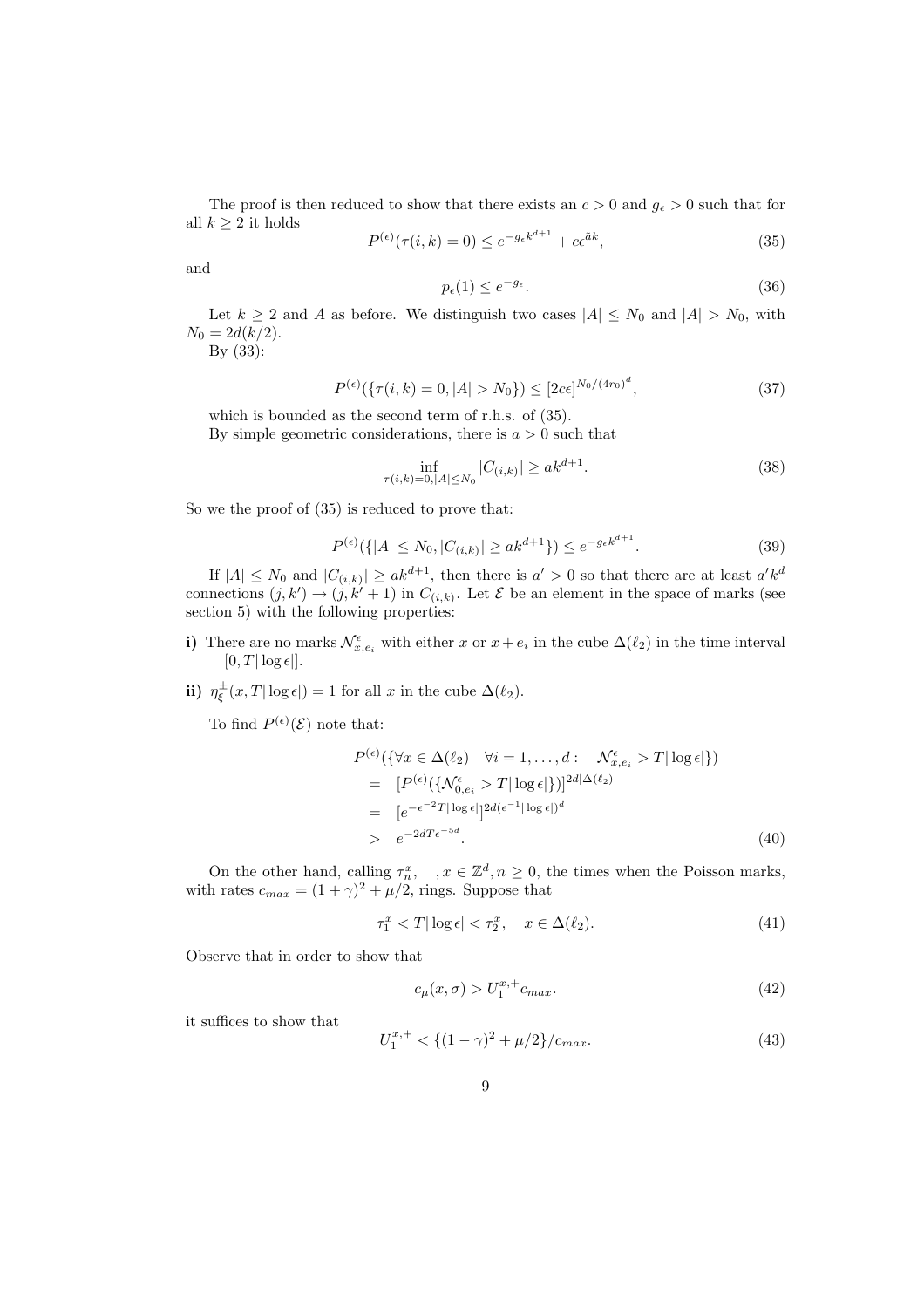since  $c_{\mu}(x, \sigma) \ge (1 + \gamma^2)$ . Conditions (41), (42) in turn implies (ii).

But

$$
P^{(\epsilon)}(\{\forall x \in \Delta(\ell_2) : \tau_1^x < T | \log \epsilon | < \tau_2^x, U_1^{x,+} < \{(1-\gamma)^2 + \mu/2\}/c_{max}\})
$$
\n
$$
= \prod_{x \in \Delta(\ell_2)} P^{(\epsilon)}(\tau_1^x < T | \log \epsilon | < \tau_2^x) P^{(\epsilon)}(U_1^{x,+} < \{(1-\gamma)^2 + \mu/2\}/c_{max})
$$
\n
$$
= \left[c_{max} T | \log \epsilon | e^{-c_{max} T | \log \epsilon} \left(\frac{(1-\gamma)^2 + \mu/2}{c_{max}}\right)\right]^{\left|\Delta(\ell_2)\right|}.\tag{44}
$$

By (40), (44) and the independence of the marks process:

$$
P^{(\epsilon)}(\mathcal{E}) > \tilde{c}e^{-c\epsilon^{-a}}.
$$

Now if we call  $g_{\epsilon} = |\log(1 - P^{(\epsilon)}(\mathcal{E}))|$  then:

$$
P^{(\epsilon)}(\{|A| \le N_0, |C_{(i,k)}| \ge ak^{d+1}\})
$$
  
\n
$$
\le P^{(\epsilon)}(\{\text{There exists } a'k^d \text{ conections } (j,k') \to (j,k'+1) \text{ in } C_{(i,k)}\})
$$
  
\n
$$
\le [P^{(\epsilon)}(\mathcal{E}^c)]^{a'k^{d+1}}
$$
  
\n
$$
= e^{-a'g_{\epsilon}k^{d+1}}.
$$
\n(45)

Iterating, and taking  $k \geq k(\epsilon) = \left(\frac{\tilde{a} |\log \epsilon|}{a}\right)$  $\frac{\log \epsilon}{g_{\epsilon}}$ )<sup>1/d</sup>, so that  $g_{\epsilon}(k/2) \geq \tilde{a} |\log \epsilon|$ , we get:

$$
p_{\epsilon}(k) \leq c \left( \sum_{h=0}^{k} \epsilon^{\tilde{a}(k-h)} e^{c(k-h)} e^{-g_{\epsilon}h^{d+1}} \right)
$$
  
\n
$$
\leq c \left( \epsilon^{\tilde{a}k/2} + e^{-g_{\epsilon}(k/2)^{d+1}} \right)
$$
  
\n
$$
\leq c \epsilon^{\tilde{a}k/2} (\epsilon^{-\tilde{a}k/2} e^{-g_{\epsilon}(k/2)^{d+1}}).
$$
 (46)

Finally if we set  $c(\epsilon) = C \epsilon^{-\tilde{a}k/2} e^{-g_{\epsilon}(k/2)^{d+1}}$  then

$$
p_{\epsilon}(k) \le c(\epsilon) \epsilon^{\tilde{a}k/2}.
$$

So the proof is concluded.

Note that since  $g_{\epsilon} > |\log(1 - \tilde{c}e^{-c\epsilon^{-a}})|$  then:

$$
c(\epsilon) \leq \epsilon^{-\frac{\tilde{a}}{2}(\frac{\tilde{a}|\log \epsilon|}{g_{\epsilon}})^{1/d}} e^{-g_{\epsilon}(k/2)^{d+1}}
$$
  
 
$$
\leq (e^{-g_{\epsilon}^{1/d}})^{\frac{1}{2}(\tilde{a}|\log \epsilon|)^{1+1/d}}
$$
  
 
$$
\leq \exp\left(\frac{1}{\epsilon}\right)
$$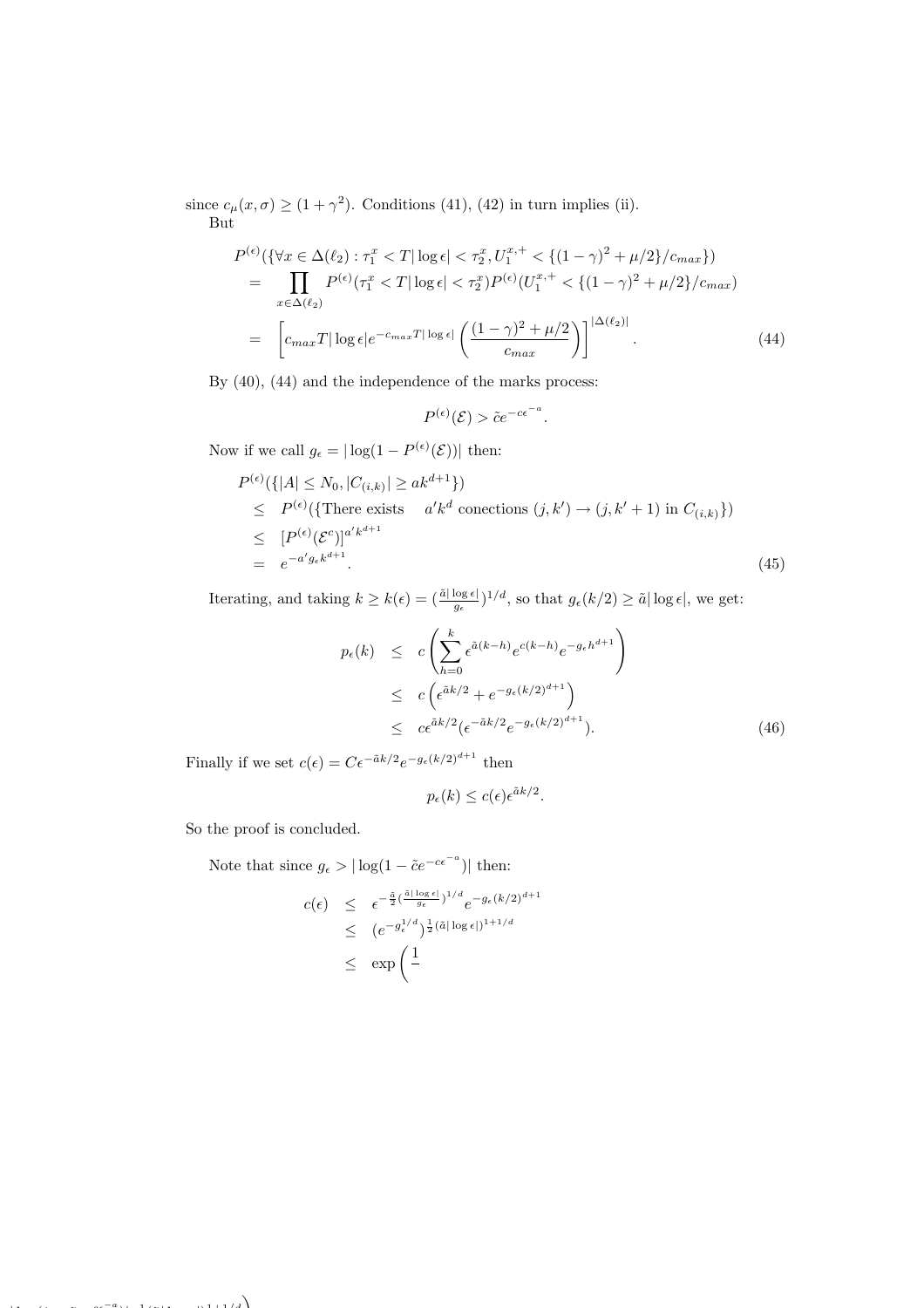#### 2.2 Proof of Theorem 2.3

We will use a result of Liggett (Theorem 4.20 in [L1]). Before stating this result we shall modify the expression of the generator:

$$
L_{\mu}^{(\epsilon)} = \epsilon^{-2} L_0 + L_{\mu},\tag{48}
$$

in a way that highlights its local dynamics. Let us consider a finite subset T of  $\mathbb{Z}^d$ , and for each  $\sigma \in \Omega$ , let us define the rate,  $c_T(\sigma, d\xi), \xi \in \{-1, 1\}^T$  at which a transition occurs involving only the coordinates on T.

We begin with the stirring process. Note that if  $T = \{x, y\}, |x - y| = 1$  and if  $\xi(x) = \sigma(y)$  and  $\xi(y) = \sigma(x)$  then  $c_T(\sigma, \xi) = \epsilon^{-2}$ . So that  $\sigma^{x,y} \equiv \sigma^{\xi}$ , where  $\sigma^{\xi}$  is the configuration that is equal to  $\sigma$  in the complement of T, and equal to  $\xi$  on T.

Next, in the Glauber case, if  $T = \{x\}$  then  $c_T(\sigma, \xi) = c_\mu(x, \sigma)$ , when  $\xi \in \{-1, 1\}^{\{x\}}$  is such that  $\xi(x) = -\sigma(x)$ . And let  $c_T(\sigma, d\xi) = 0$  in the other cases.

In this way, we can rewrite the generator as:

$$
L_{\mu}f(\sigma) = \sum_{T} \int_{\{-1,1\}^T} c_T(\sigma, d\xi) [f(\sigma^{\xi}) - f(\sigma)]. \tag{49}
$$

Now call  $C_T$  the maximun transition rate inolving the coordinates in T:

$$
C_T \equiv \sup\{c_T(\sigma, \{-1, 1\}^T) : \sigma \in \Omega\},\
$$

and note that, if  $|T| \ge 2$  or if  $T = \{x, y\}$  with  $|x - y| > 1$  then  $C_T = 0$ . Also if we denote  $c_{max} \equiv (1 + \gamma)^2 + \mu/2$ , then

$$
C_T \le \epsilon^{-2} \vee c_{max} \le 2\epsilon^{-2}
$$

for  $\epsilon > 0$  small enough.

For  $u \in \mathbb{Z}^d$  and T as before, define:

$$
c_T(u) = \sup\{\|c_T(\sigma_1, d\xi) - c_T(\sigma_2, d\xi)\|_T : \sigma_1(y) = \sigma_2(y) \text{ for all } y \neq u\},\qquad(50)
$$

where  $\|\cdot\|_T$  refers to the total variation norm in  $\{-1, 1\}^T$ . This measures the dependence of the rate  $c_T(\sigma, d\xi)$  in the coordinate u. If  $T = \{u\}$  and f is a function in  $\{-1, 1\}^T$ ,  $|f| \leq 1$  and  $\sigma_1, \sigma_2 \in \Omega$  are such that  $\sigma_1(u) \neq \sigma_2(u)$  then:

$$
\begin{aligned}\n&\left| \int_{\{-1,1\}^T} f(\xi) c_T(\sigma_1, d\xi) - \int_{\{-1,1\}^T} f(\xi) c_T(\sigma_2, d\xi) \right| \\
&\leq \left| \frac{1}{d} \sum_{i=1}^d [\gamma(\sigma_1(u + e_i) + \sigma_1(u - e_i)) + \mu/2] (f(1) + f(-1)) \right| \\
&\leq 4\gamma + \mu,\n\end{aligned}
$$

so that  $c_T(u) \leq 4\gamma + \mu$ .

Moreover, if T has two elements, then we have two cases. First, if  $T = \{x, y\}$  with  $|x - y| = 1$ , and  $x \neq u \neq y$  then  $c_T(u) = 0$ ; and second if  $T = \{x, u\}$ ,  $|x - u| = 1$ , then similary as before one gets that  $c_T(u) \leq \epsilon^{-2}$ .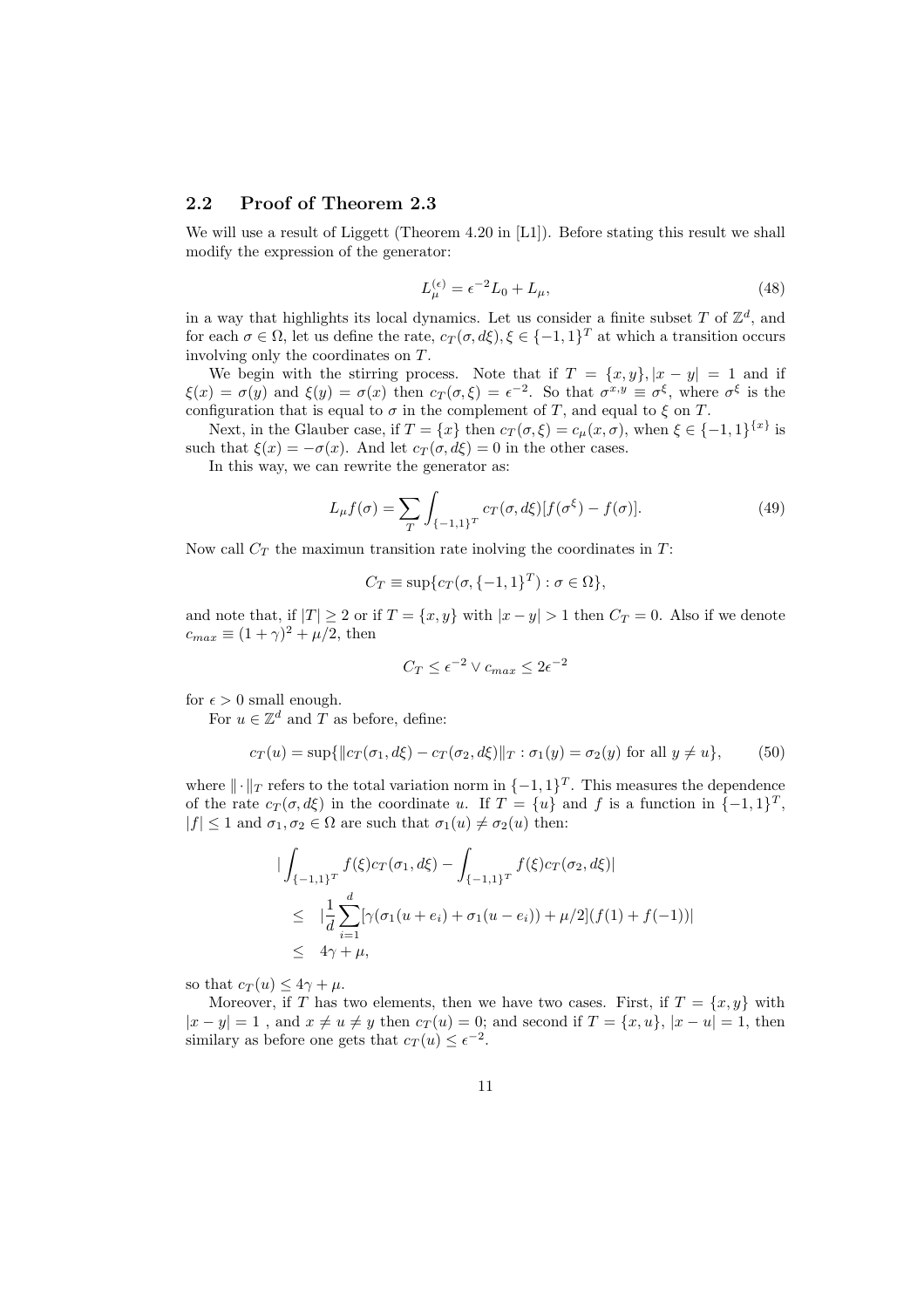And for T in the other cases we have  $c_T(u) = 0$ . Now, for all  $x \neq u$  define:

$$
\gamma(x, u) = \sum_{T \ni x} c_T(u). \tag{51}
$$

Then by translation invariance

$$
\gamma(x, u) = \gamma(0, x - u) = c_{\{x, u\}}(u) \le \epsilon^{-2},
$$

when  $|x - u| = 1$ , and  $\gamma(x, u) = 0$  if  $|x - u| > 2$ .

We say that the process has finite range  $N$  if two conditions hold:

a)  $C_T = 0$  for  $|T| \ge N$ , and b)  $\gamma(x, u) = 0$  if  $|x - u| \ge N$ .

In our process,  $|T| \ge 2$  or  $T = \{x, y\}$  with  $|x-y| > 1$  implies  $C_T = 0$ . Also  $\gamma(x, u) = 0$ if  $|x - u| > 2$ . So that the range of our process is 2.

Finally let us define

$$
M=\sup_{x\in\mathbb{Z}^d}\sum_u\gamma(x,u),
$$

in particular  $M \leq \epsilon^{-2}$  in our process.

Now we apply Theorem 4.18 of Chapter I in [L1], that we state below. We denote  $S(t)$  the semigroup of the process :

**Theorem 2.4** If the process is of finite range then there exists  $\delta > 0$  and  $K > 0$ , such that

$$
||S(t)(f(\sigma)g(\sigma)) - S(t)(f(\sigma))S(t)(g(\sigma))|| \le K[\|f\| \ \|g\|] \exp(4Mt - \delta d(R_1, R_2)), \quad (52)
$$

where  $||h|| = \sup_{\sigma \in \Omega} |h(\sigma)|$ , f and g are local functions;  $R_1 = supp(f), R_2 = supp(g)$ , so that  $d(R_1, R_2)$  is the distance between  $R_1, R_2$ ;  $||f|| = \sum_x \Delta_f(x)$  and

$$
\Delta_f(x) = \sup\{|f(\eta) - f(\xi)| : \eta, \xi \in \Omega, \eta(y) = \xi(y) \text{ for all } y \neq x\}.
$$

We sketch briefly the proof. Proof We have that:

$$
\|S(t)(f(\sigma)g(\sigma)) - S(t)(f(\sigma))S(t)(g(\sigma))\|
$$
  
\n
$$
\leq \sum_{x,y} \Delta_f(x)\Delta_g(y) \sum_{u,v} \sum_{T \ni u,v} C_T \int_0^t \gamma_s(u-x)\gamma_s(v-y)ds,
$$
 (53)

where  $\gamma_s(\cdot)$  is the kernel of the semigoup generated by  $\Gamma\beta(u) = \sum_x \beta(x)\gamma(x-u)$  and  $\beta \in \ell_1(\mathbb{Z})$ , that is  $e^{s\Gamma}\beta(u) = \sum_x \beta(x)\gamma_s(x-u)$ . The main part proof is to bound:

$$
\sup_{s} e^{-4Ms} \sum_{u,v,y} e^{\delta|y|} \left(\sum_{T \ni u,v} C_T\right) \gamma_s(u) \gamma_s(v-y). \tag{54}
$$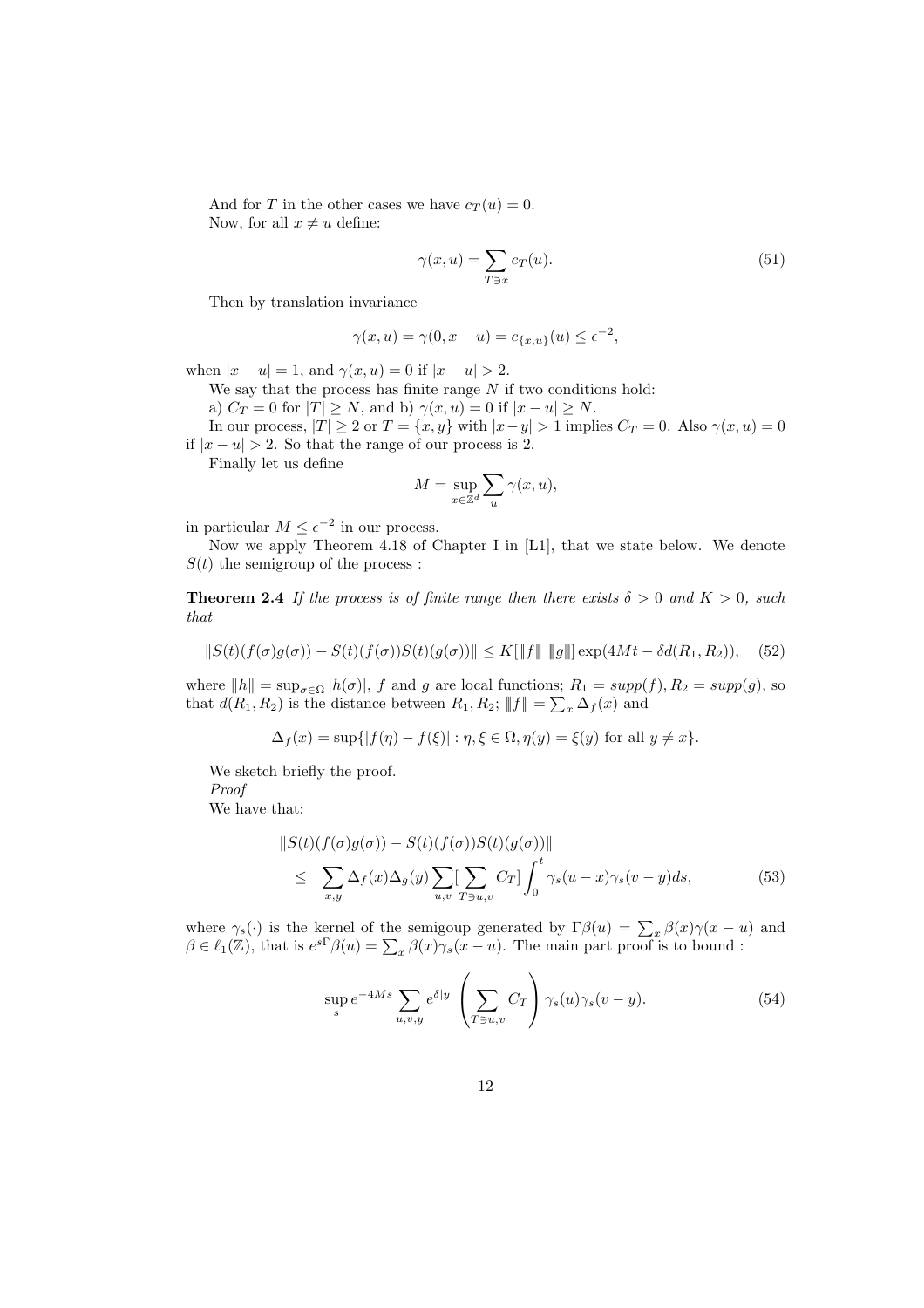First take  $\delta > 0$  such that

$$
\sum_{u} \gamma(0, u)e^{\delta|u|} \le 2M. \tag{55}
$$

Since  $M = \sum_{u} \gamma(0, u)$  is the norm of the operator  $\Gamma$  then

$$
\sum_{u} \gamma_s(u) e^{\delta |u|} \le e^{2Ms},
$$

so that:

$$
\sup_{s} e^{-4Ms} \sum_{u,v,y} e^{\delta|y|} \left[ \sum_{T \ni u,v} C_T \right] \gamma_s(u) \gamma_s(v-y)
$$
\n
$$
\leq \sup_{s} e^{-4Ms} \sum_{u,v,y} \left[ \sum_{T \ni u,v} C_T \right] \gamma_s(u) e^{\delta|u|} \gamma_s(v-y) e^{\delta|v-y|} e^{\delta|v-u|}
$$
\n
$$
\leq (\sup_{u,v} \left[ \sum_{T \ni u,v} C_T \right] \gamma_s(v) \left[ \{ v : |u-v| = 1, |u| = 1; |v-y| = 1; u, v, y \in Z^d \} \right])
$$
\n
$$
= K,
$$
\n(56)

where  $N$  is the range of the process, and  $|A|$  is the cardinality of the set  $A$ .

Now, back to our process. If we denote  $f_x(\eta) = \eta(x)$  then  $supp(f_x) = \{x\}$ , and  $||f_x|| = 2$ . In general, if  $f_{x_1,...,x_n}(\eta) = \prod_{i=1}^n \eta(x_i)$  then  $||f_{x_1,...,x_n}|| = 2^n$ . In (55), on the last proof is enough to take  $\delta = \log 2$ . Our process has range two and  $M \leq \epsilon^{-2}$ , so that in (56) we have  $K \leq C\epsilon^{-2}$ . Apliying this Theorem to the local functions  $f_0$  and  $f_x$ , we conclude that:

$$
\|\mathbb{E}^{(\epsilon)}(\sigma_t(0)\sigma_t(x)) - \mathbb{E}^{(\epsilon)}(\sigma_t(0))\mathbb{E}^{(\epsilon)}(\sigma_t(x))\| \le C\epsilon^{-2}\exp(8\epsilon^{-2}t - (\log 2)|x|). \tag{57}
$$

Now we use the exponential convergence to the ergodic measure to conclude the proof. Recall that for  $\epsilon$  small enough there are  $c(\epsilon) = ce^{ce^{-a}}$ , see (47), so that:

$$
\mathbb{E}_{1,-1}^{(\epsilon)}\left(\sigma^+(0,t)-\sigma^-(0,t)\right) \le c(\epsilon)e^{-\lambda t}.\tag{58}
$$

Then we obtain

$$
|\mathbb{E}_{\sigma}^{(\epsilon)}(\sigma(0,t)) - \mathbb{E}_{\mu_{\epsilon}}^{(\epsilon)}(\sigma(0))| \leq \mathbb{E}_{\mathbf{1}}^{(\epsilon)}(\sigma(0,t)) - \mathbb{E}_{-\mathbf{1}}^{(\epsilon)}(\sigma(0,t))
$$
  

$$
\leq \mathbb{E}_{\mathbf{1},-\mathbf{1}}^{(\epsilon)}(\sigma^{+}(0,t) - \sigma^{-}(0,t))
$$
  

$$
\leq c(\epsilon)e^{-\lambda t}.
$$
 (59)

Moreover

$$
|\mathbb{E}_{\sigma}^{(\epsilon)}(\sigma(x,t)\sigma(y,t)) - \mathbb{E}_{\mu_{\epsilon}}^{(\epsilon)}(\sigma(x)\sigma(y))| \leq |\mathbb{E}_{\sigma,\mu_{\epsilon}}^{(\epsilon)}(\sigma(x,t)\sigma(y,t)) - (\sigma^{\epsilon}(x,t)\sigma^{\epsilon}(y,t))|
$$
  
\n
$$
\leq \mathbb{E}_{1,\mu_{\epsilon}}^{(\epsilon)}[(\sigma^{+}(x,t) - \sigma^{\epsilon}(x,t)) + (\sigma^{+}(y,t) - \sigma^{\epsilon}(y,t))]
$$
  
\n
$$
\leq 2\mathbb{E}_{1,-1}^{(\epsilon)}(\sigma^{+}(0,t) - \sigma^{-}(0,t))
$$
  
\n
$$
\leq 2c(\epsilon)e^{-\lambda t}.
$$
 (60)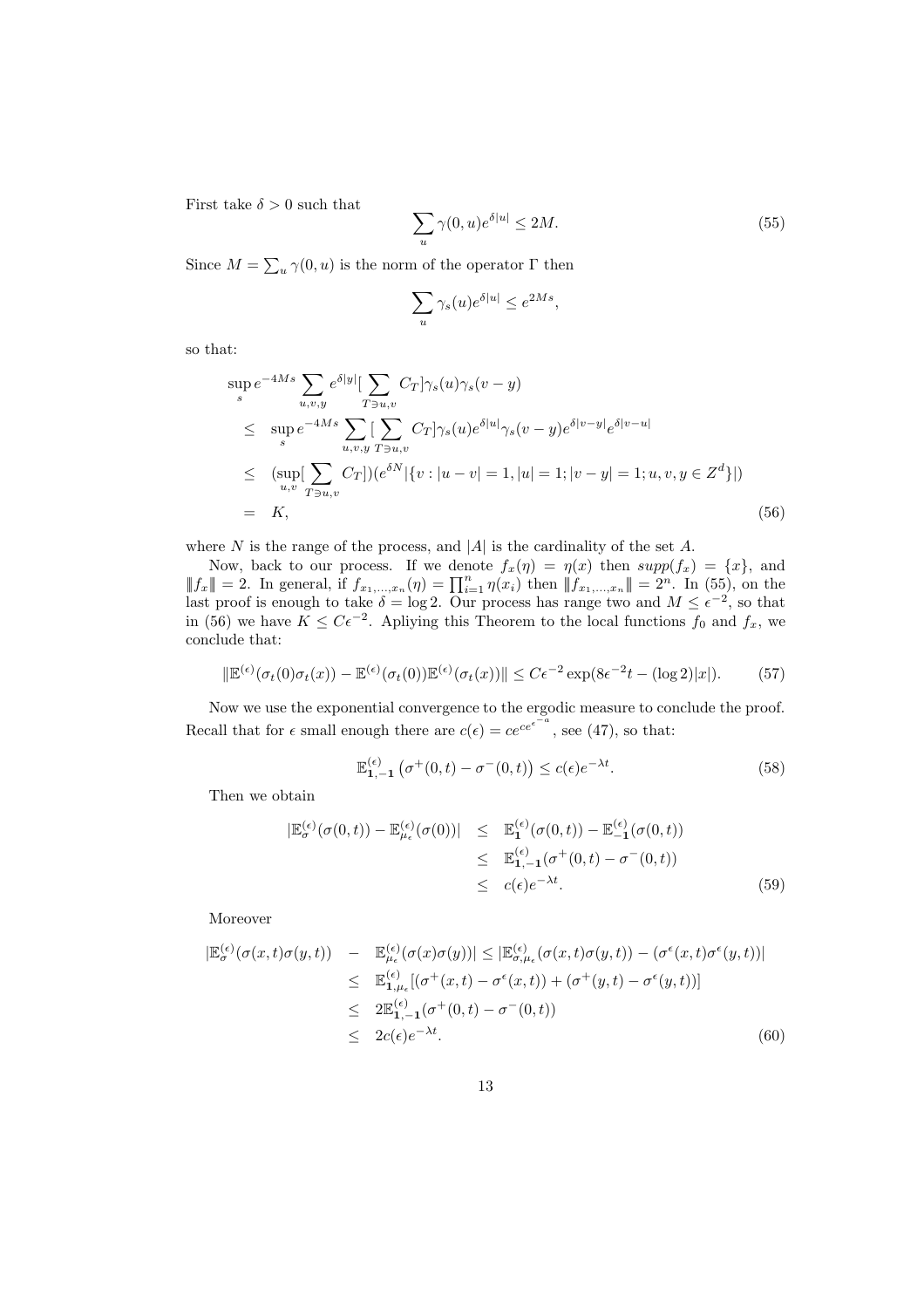Let  $0 \lt s \lt t$ , then, after using the previous bounds:

$$
\begin{split}\n&\|\mathbb{E}^{(\epsilon)}(\sigma_t(0)\sigma_t(x)) - \mathbb{E}^{(\epsilon)}(\sigma_t(0))\mathbb{E}^{(\epsilon)}(\sigma_t(x))\| \\
&\leq \|\mathbb{E}^{(\epsilon)}(\sigma_s(0)\sigma_s(x)) - \mathbb{E}^{(\epsilon)}(\sigma_s(0))\mathbb{E}^{(\epsilon)}(\sigma_s(x))\| \\
&+ \|\mathbb{E}^{(\epsilon)}(\sigma_t(0)\sigma_t(x)) - \mathbb{E}^{(\epsilon)}(\sigma_s(0)\sigma_s(x))\| \\
&+ \|\mathbb{E}^{(\epsilon)}(\sigma_t(0))\| \|\mathbb{E}^{(\epsilon)}(\sigma_t(x)) - \mathbb{E}^{(\epsilon)}(\sigma_s(x))\| \\
&+ \|\mathbb{E}^{(\epsilon)}(\sigma_t(x))\| \|\mathbb{E}^{(\epsilon)}(\sigma_t(0)) - \mathbb{E}^{(\epsilon)}(\sigma_s(0))\| \\
&\leq 4C\epsilon^{-2} \exp(8\epsilon^{-2}s - \log 2|x|) + (2c(\epsilon)e^{-\lambda t} + 2c(\epsilon)e^{-\lambda s}) + 2(c(\epsilon)e^{-\lambda t} + c(\epsilon)e^{-\lambda s}) \\
&\leq 4C\epsilon^{-2} \exp(8\epsilon^{-2}s - \log 2|x|) + 8c(\epsilon)e^{-\lambda s}.\n\end{split} \tag{61}
$$

Now, if we take  $\tilde{\delta} = \min\{\log 2, \lambda\}$  and  $s = \frac{\tilde{\delta}|x|}{\tilde{\delta} + 8\epsilon^2}$  $\frac{\delta |x|}{\delta + 8\epsilon^{-2}}$ , then we have  $8\epsilon^{-2}s - \log 2|x| \leq$  $-\frac{\tilde{\delta}^2|x|}{\tilde{\delta}+8\epsilon^{-2}},$  so that

$$
|\mathbb{E}_{\sigma}^{(\epsilon)}(\sigma(0,t)\sigma(x,t)) - \mathbb{E}_{\sigma}^{(\epsilon)}(\sigma(0,t))\mathbb{E}_{\sigma}^{(\epsilon)}(\sigma(x,t))| \leq \max\{16\epsilon^{-2}, 8c(\epsilon)\}e^{-\frac{\tilde{\delta}^{2}}{\tilde{\delta}+8\epsilon^{-2}}|x|} \leq c e^{-c'\epsilon^{-\tilde{a}}}e^{-c\epsilon^{2}|x|}, \tag{62}
$$

for  $t > s$ .

To prove the theorem let  $t$  goes to infinity.

## 3 Appendix: Graphical Representation

For each x let  $\mathcal{N}_x^+$ ,  $\mathcal{N}_x^-$  be a Poisson process of intensity  $c_{max} = (1 + \gamma)^2 + \mu/2$ , and for each bond  $(x, x + e_i)$  let  $\mathcal{N}_{x, x+e_i}^{\epsilon}$  be a Poisson process of intensity  $\epsilon^{-2}$ . Let also  $U_n^{x,+}$ ,  $U_n^{x,-}$ ,  $n \geq 1$  be i.i.d. random variables uniformily distribuited in  $(0,1)$ ,  $x \in \mathbb{Z}^d$ , all this variables are independient of each other. The graphical representation is a realization of the process for any initial configuration. If  $\mathcal{N}_{x,x+e_i}^{\epsilon}$  apears we exchange the spins at  $x, x + e_i$ , and at the time of the *n*-th mark of  $\mathcal{N}_x^-$  (resp.  $\mathcal{N}_x^+$ ) we flip the spin at x if and only if  $\sigma(x) = 1$  and  $c_{\mu}(x, \sigma) > U_n^{x,+}$  (resp.  $\sigma(x) = -1$  and  $c_{\mu}(x, \sigma) > U_n^{x,-}$ ). This rule defines a process equivalent to the Glauber+ Kawasaki, see [BPSV2].

Acknowledgements: I would like to thank my thesis adviser, professor M.E. Vares, for presenting me the problem and contributed with valuable comments and suggestions to this work.

## References

[BPSV1] S.Brassesco, E.Presutti, V.Sidoravicius and M.E.Vares: Ergodicity and exponential convergence of a Glauber+Kawasaki process. On Dobrushin's way. From probability theory to statistical physics, 37–49, Amer. Math. Soc. Transl. Ser. 2, 198, Amer. Math. Soc., Providence, RI, (2000). .